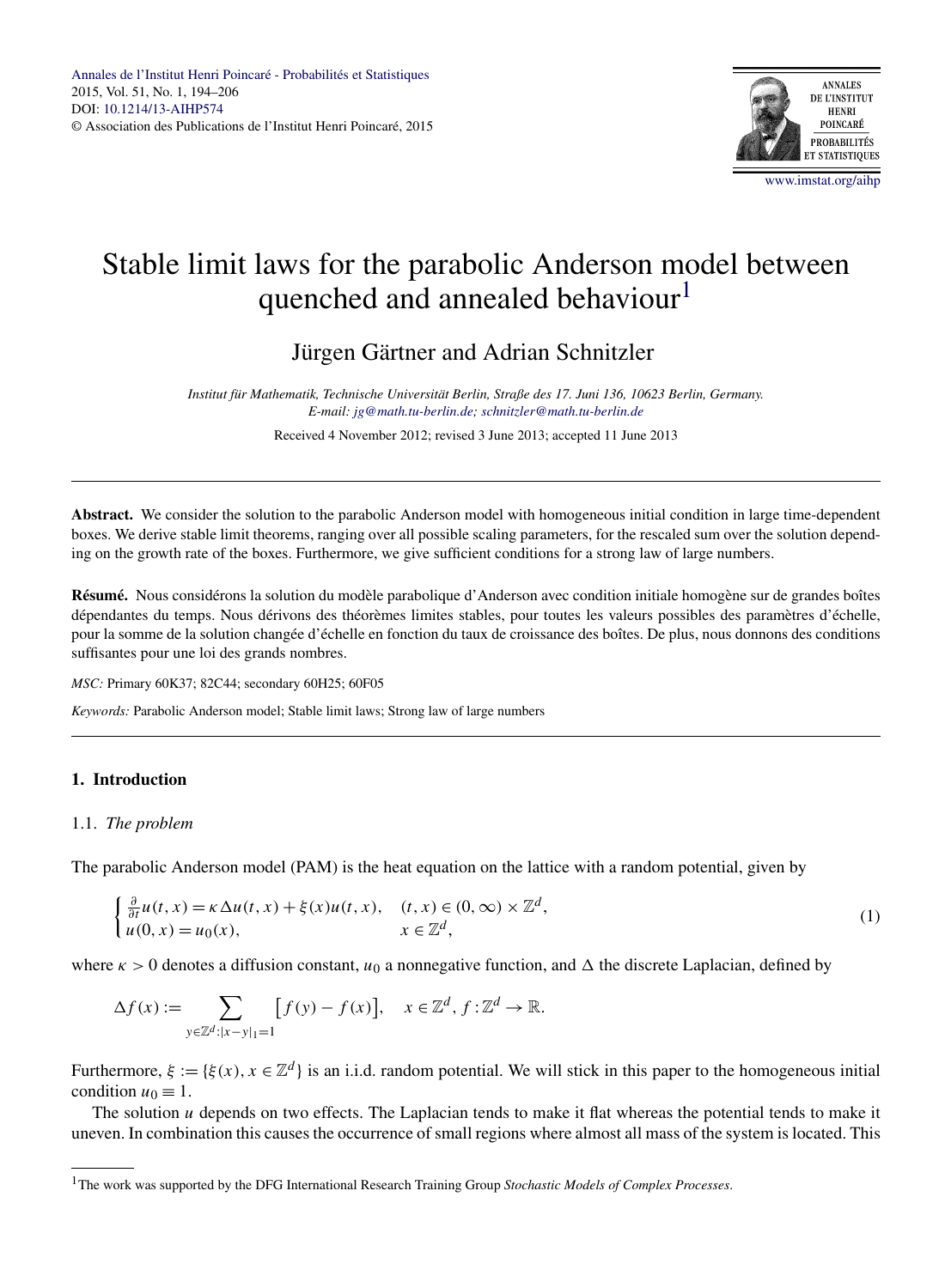effect is called *intermittency* and it is present for all potentials that are not almost surely constant, see [\[9\]](#page-11-0), Theorem 3.2. It turns out that the intermittency effect becomes the more pronounced the more heavy tailed the potential is.

Basically, there are two ways of looking at the solution. On the one hand one can pick one realisation of the potential field and consider the almost sure behaviour of *u*. This is the so-called *quenched* setting. On the other hand one can take expectation with respect to the potential and consider the averaged behaviour of *u*. This is the so-called *annealed* setting. Expectation with respect to  $\xi$  will be denoted by  $\langle \cdot \rangle$ , and the corresponding probability measure will be denoted by **P**. Those sites  $x \in \mathbb{Z}^d$  whose peaks  $\xi(x)$  govern the quenched behaviour of *u* differ heavily from those that govern the annealed behaviour, see [\[9\]](#page-11-0). Therefore, it is interesting to understand the transition mechanism from quenched to annealed behaviour.

To this end we are interested in expressions such as  $\frac{1}{|Q|}\sum_{x\in Q}u(t,x)$  where *Q* is a large centred box. If *Q* has a fixed size then  $\frac{1}{|Q|}\sum_{x\in Q}u(t,x)$  follows quenched behaviour as t tends to infinity, i.e.,  $\frac{1}{|Q|}\sum_{x\in Q}u(t,x)/u(t,0) \to 1$ a.s. This can be deduced from the Feynman–Kac representation of *u* given by

$$
u(t,x) = \mathbb{E}_x \exp\left\{ \int_0^t \xi(X_s) \, ds \right\} u_0(X_t), \quad (t,x) \in [0,\infty) \times \mathbb{Z}^d,
$$

where *X* is a simple, symmetric, continuous time random walk with generator  $\kappa \Delta$  and  $\mathbb{P}_x$  ( $\mathbb{E}_x$ ) denotes the corresponding probability measure (expectation) if  $X_0 = x$  a.s.

On the other hand, if we fix  $t$  and let the size of  $Q$  tend to infinity then (due to the homogeneous initial condition) by Birkhoff's ergodic theorem  $\frac{1}{|Q|} \sum_{x \in Q} u(t, x)$  displays annealed behaviour almost surely, i.e.,  $\frac{1}{|Q|}\sum_{x\in Q}u(t,x)/\langle u(t,0)\rangle \to 1$  a.s. Therefore, a natural question is what happens if the box *Q* is time dependent.

More precisely, we want to find for all  $\alpha \in (0, 2)$  a large box  $Q_{L_{\alpha}(t)}$ , with  $Q_{r(t)} = [-r(t), r(t)]^d \cap \mathbb{Z}^d$ , for any  $r(t) > 0$ , and numbers  $A(t)$ ,  $B_\alpha(t)$  such that

$$
\sum_{\in Q_{L_{\alpha}(t)}} \frac{u(t,x)-A(t)}{B_{\alpha}(t)} \stackrel{t \to \infty}{\Longrightarrow} \mathcal{F}_{\alpha},
$$

with  $\mathcal{F}_{\alpha}$  a suitable stable distribution.

*x*∈*QLα(t)*

In the case  $\kappa = 0$ , i.e., if the solutions at different sites are independent, the problem has been addressed in [\[1\]](#page-11-0) under the assumption that the logarithmic tail of the distribution is normalized regularly varying. A wider class of distributions was considered in [\[5\]](#page-11-0). In [\[13\]](#page-12-0) a conceptual treatment of several classes of time-dependent sums is offered, in particular explaining the universality of the limit laws in different cases. In [\[1\]](#page-11-0) the authors also give sufficient and necessary conditions on the growth rate of *Q* for a weak law of large numbers (WLLN) and for a central limit theorem (CLT) to hold. Corresponding results for a WLLN and a CLT for the PAM, i.e.,  $\kappa \neq 0$ , were derived in [\[2\]](#page-11-0) and in [\[3\]](#page-11-0). They state that, under appropriate regularity assumptions, there exist  $J(t)$  and  $\gamma_1 < \gamma_2$ , all depending on the tails of  $\xi$ , such that:

(i)  $\frac{1}{|Q_{\gamma J(t)}|}\sum_{x\in Q_{\gamma J(t)}}u(t,x)\sim\langle u(t,0)\rangle$ , as  $t\to\infty$  if  $\gamma>\gamma_1$ , in probability,  $\frac{1}{|Q_{\gamma J(t)}|}\sum_{x\in Q_{\gamma J(t)}}u(t,x)=o(\langle u(t,0)\rangle)$ , as  $t \to \infty$  if  $\nu < \nu_1$ , in probability.

(ii) 
$$
\frac{1}{|Q_{\gamma J(t)}|} \sum_{x \in Q_{\gamma J(t)}} \frac{u(t,x) - \langle u(t,0) \rangle}{\sqrt{\langle u(t,0)^2 \rangle}} \Longrightarrow \mathcal{N}(0,1)
$$
, as  $t \to \infty$  if  $\gamma > \gamma_2$ ,  $\frac{1}{|Q_{\gamma J(t)}|} \sum_{x \in Q_{\gamma J(t)}} \frac{u(t,x) - \langle u(t,0) \rangle}{\sqrt{\langle u(t,0)^2 \rangle}} = o(1)$ , as  $t \to \infty$  if  $\gamma < \gamma_2$ , in probability.

Here,  $\mathcal{N}(0, 1)$  denotes the law of the standard normal distribution with variance 1.

However,  $\alpha$ -stable limits for the PAM have not been investigated so far. Furthermore, we give sufficient conditions on the growth rate of *Q* for a strong law of large numbers to hold. So far this has been done neither for the PAM nor for the  $\kappa = 0$  case.

For a general overview of the parabolic Anderson model see, for instance [\[15\]](#page-12-0) and [\[8\]](#page-11-0). A WLLN and a CLT for the PAM with time-dependent white noise potential using rather different techniques can be found in [\[7\]](#page-11-0). The critical growth rates in that model are of the same order as for the double-exponential case in our model. Similar questions concerning a version of the random energy model were investigated in [\[6\]](#page-11-0).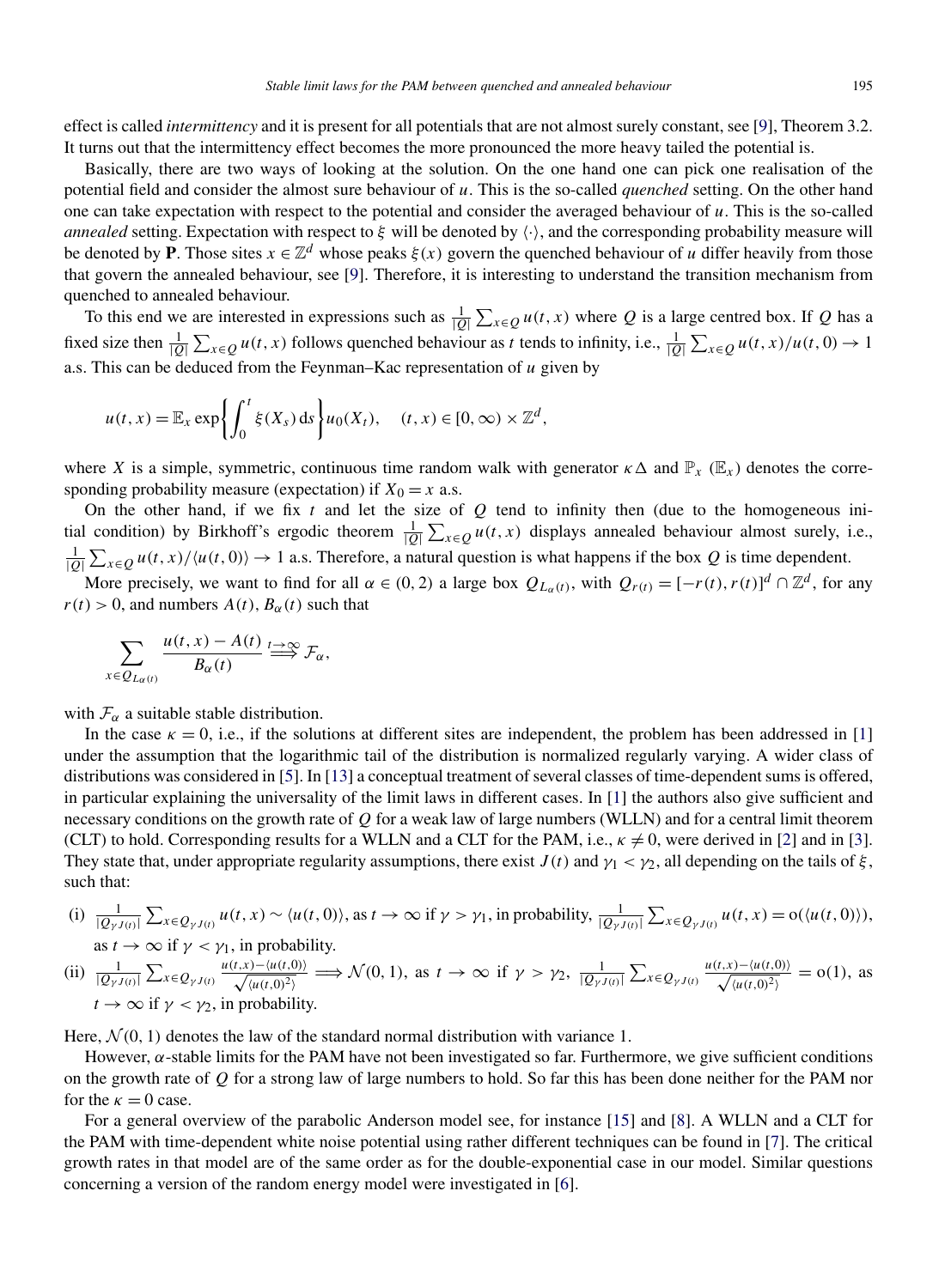# <span id="page-2-0"></span>1.2. *Main results*

To state the main results we need to introduce some notation. Let

$$
\varphi(h) := -\log \mathbf{P}(\xi(0) > h)
$$

and  $h_t$  a solution to

sup *h*∈*(*0*,*∞*)*  $(th - \varphi(h)) = th_t - \varphi(h_t).$ 

If  $\varphi$  is ultimately convex then  $h_t$  is unique for any large *t*. Throughout this paper we will assume that *ξ*(0) is unbounded from above and has finite exponential moments of all orders. Under these circumstances the left-continuous inverse of  $\varphi$ ,

$$
\psi(s) := \min\{r \colon \varphi(r) \ge s\}, \quad s > 0,
$$

is well defined. Furthermore, this implies that the cumulant generating function

$$
H(t) := \log\left(\exp\left\{t\xi(0)\right\}\right), \quad t \ge 0,
$$

is well-defined and that  $H(t) < \infty$  for all *t* with  $\lim_{t\to\infty} H(t)/t = \infty$ . If  $\varphi \in C^2$  is ultimately convex and satisfies some mild regularity assumptions then the Laplace method yields that  $H(t) = t h_t - \varphi(h_t) + o(t)$ . In the sequel we will frequently need the following regularity assumptions.

*Assumption F. There exists*  $\rho \in [0, \infty]$  *such that for all*  $c \in (0, 1)$ ,

$$
\lim_{t \to \infty} [\psi(ct) - \psi(t)] = \rho c \log c.
$$

*Assumption H. There exists*  $\rho \in [0, \infty]$  *such that for all*  $c \in (0, 1)$ ,

$$
\lim_{t \to \infty} \frac{1}{t} \Big[ H(ct) - cH(t) \Big] = \rho c \log c.
$$

In [\[10\]](#page-11-0), Theorems 1.2 and 2.2, the authors prove that there exists  $\chi = \chi(\rho) \in [0, 2d\kappa]$  such that

$$
\frac{\log u(t,0)}{t} = \xi_{Q_t}^{(1)} - \chi + o(1), \quad \text{a.s.,}
$$
\n(2)

with  $\xi_A^{(1)} = \sup{\{\xi(x): x \in A\}}$ , if Assumption F is satisfied, and

$$
\frac{\log \langle u(t,0)^p \rangle}{t} = \frac{H(pt)}{t} - p\chi + o(1), \quad p \in \mathbb{N},
$$
\n(3)

if Assumption H is satisfied. Notice that Assumption F implies Assumption H. Furthermore, it turns out that  $\chi = \chi(\rho)$ is strictly increasing in  $\rho$  with  $\chi(0) = 0$  and  $\chi(\infty) = 2d\kappa$ . For details see [\[10\]](#page-11-0).

Prominent examples satisfying Assumption F are the double exponential distribution, i.e.,  $P(X > x)$  $\exp\{-\exp\{x/\rho\}\}\$ ,  $x>0$ , for  $\rho \in (0,\infty)$  and the Weibull distribution, i.e.,  $P(X > x) = \exp\{-x^\gamma\}$ ,  $x>0$  with  $\gamma > 1$ for  $\rho = \infty$ .

For  $\alpha \in (0, 2)$  let  $\mathcal{F}_{\alpha}$  be the  $\alpha$ -stable distribution with characteristic function

$$
\phi_{\alpha}(u) = \begin{cases} \exp\{-\Gamma(1-\alpha)|u|^{\alpha}\exp\{\frac{-i\pi\alpha}{2}\operatorname{sign} u\}\}, & \alpha \neq 1, \\ \exp\{i u(1-\gamma) - \frac{\pi}{2}|u|(1+2\pi i \log|u|\operatorname{sign} u)\}, & \alpha = 1. \end{cases}
$$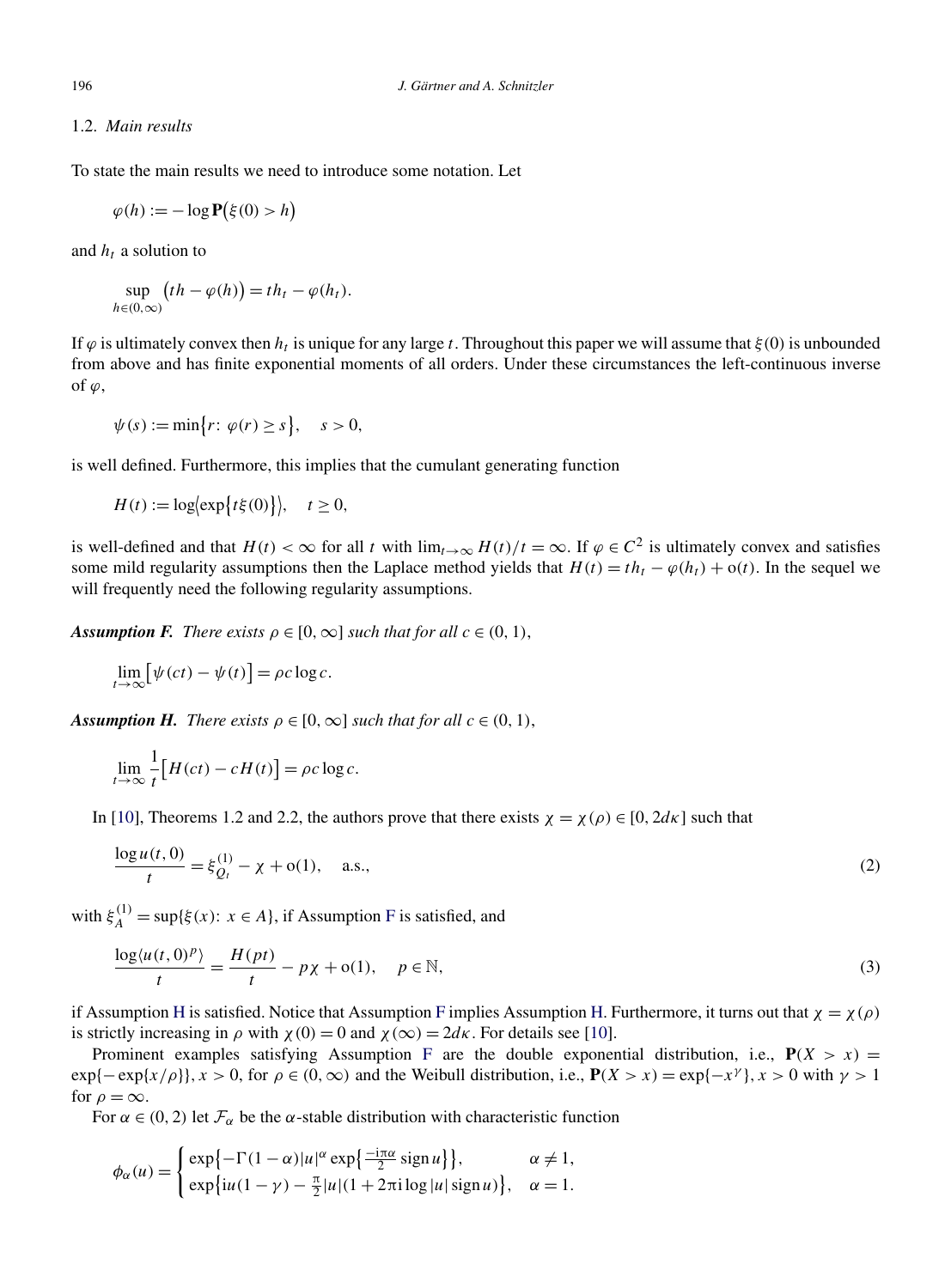<span id="page-3-0"></span>Moreover, let

$$
L_{\alpha}(t) := \exp\bigl\{\varphi(h_{\alpha t})\bigr\} \quad \text{and} \quad B_{\alpha}(t) := \exp\bigl\{t \cdot \bigl(h_{\alpha t} - \chi + o(1)\bigr)\bigr\},
$$

where the error term of  $B_\alpha(t)$  is chosen in a suitable way. Then we find our main result:

**Theorem 1 (Stable limit laws).** *Let*  $\varphi \in C^2$  *be ultimately convex and Assumption* [F](#page-2-0) *be satisfied. Then for*  $\alpha \in (0, 2)$ ,

$$
\sum_{x \in Q_{L_{\alpha}(t)}} \frac{u(t,x) - A(t)}{B_{\alpha}(t)} \stackrel{t \to \infty}{\Longrightarrow} \mathcal{F}_{\alpha},
$$

*with*

$$
A(t) = \begin{cases} 0, & \text{if } \alpha \in (0, 1), \\ \langle u(t, 0) \rangle, & \text{if } \alpha \in (1, 2), \\ \langle u(t, 0) \mathbb{1}_{u(t, 0) \le B_{\alpha}(t)} \rangle, & \text{if } \alpha = 1. \end{cases}
$$

Furthermore, we find:

**Theorem 2 (Strong law of large numbers).** *Let Assumption* [H](#page-2-0) *be satisfied, and*  $r(t)$  *be so large that*  $\lim_{t\to\infty}\frac{1}{t}\times$  $(\log |Q_{r(t)}| - H(2t) + 2H(t)) > 0$  *then for every sequence*  $(t_n)_{n \in \mathbb{N}}$  *satisfying*  $\sum_n \exp\{-t_n\} < \infty$ ,

$$
\frac{(1/|\mathcal{Q}_{r(t_n)}|)\sum_{x\in \mathcal{Q}_{r(t_n)}}u(t_n,x)}{\langle u(t_n,0)\rangle}\stackrel{t_n\to\infty}{\longrightarrow}1\quad a.s.
$$

Notice that the necessary growth rate of *Q* for a WLLN to hold is the same as in Theorem 1 for  $\alpha = 1$  and that the necessary growth rate of *Q* for a CLT to hold corresponds to  $\alpha = 2$ , see [\[3\]](#page-11-0). The growth rate in Theorem 2 is of the same order as in the CLT case. Notice, that Theorem 1 is closer to the i.i.d. case than to the case of a random walk among random obstacles as considered in [\[2\]](#page-11-0), Theorem 3, where the limiting distributions are not stable laws, but infinite divisible distributions with Levy spectral functions that are not continuous. It seems as if the discrete character of the random walk mentioned in the comment on [\[2\]](#page-11-0), Theorem 3, is more decisive for that model than for ours which can be reduced to the i.i.d. case by virtue of an appropriate coarse-graining.

To get a feeling for the numbers involved we give them for the two examples mentioned above in Table 1 below. Notice that in the Weibull case we have

$$
\log B_{\alpha}(t) = \frac{1}{\alpha} \left( \log(u(t,0)^{\alpha}) + \log |Q_{L_{\alpha}(t)}| \right) + o(t),
$$

see [\[11\]](#page-11-0), i.e., the asymptotics of  $B_\alpha(t)$ ,  $Q_{L_\alpha}(t)$  and the  $\alpha$ th moment of *u* are closely linked. Because of [\(3\)](#page-2-0) and our considerations in Section 2 this relationship seems to be true in the double exponential case, as well.

# **2. Stable limit laws**

Let us explain our strategy of the proof of Theorem 1. We decompose the large box  $Q_{L_{\alpha}(t)}$  into boxes  $Q_{l(t)}^{(i)}$ ,  $i =$  $1, \ldots, \lfloor |Q_{L_{\alpha}(t)}|/|Q_{l(t)}| \rfloor$  of much smaller size. In each subbox we approximate *u* by  $u^{(i)}$ , the solution with Dirichlet boundary conditions in  $Q_{l(t)}^{(i)}$ . In this way, we reduce the problem to the case of i.i.d. random variables. A spectral

| Table 1                       |                                                 |                                                                               |                                                                                                                                  |
|-------------------------------|-------------------------------------------------|-------------------------------------------------------------------------------|----------------------------------------------------------------------------------------------------------------------------------|
| Distribution                  | $\varphi(x)$                                    | $\log L_{\alpha}(t)$                                                          | $\log B_{\alpha}(t)$                                                                                                             |
| Weibull<br>Double-exponential | $x^{\gamma}$ , $\gamma > 1$<br>$\exp\{x/\rho\}$ | $\left(\frac{\alpha t}{\gamma}\right)^{\gamma/(\gamma-1)}$<br>$\rho \alpha t$ | $t(\frac{\alpha t}{\gamma})^{1/(\gamma-1)} - 2d\kappa\alpha t + o(t)$<br>$t\rho \log \rho \alpha t - \chi(\rho) \alpha t + o(t)$ |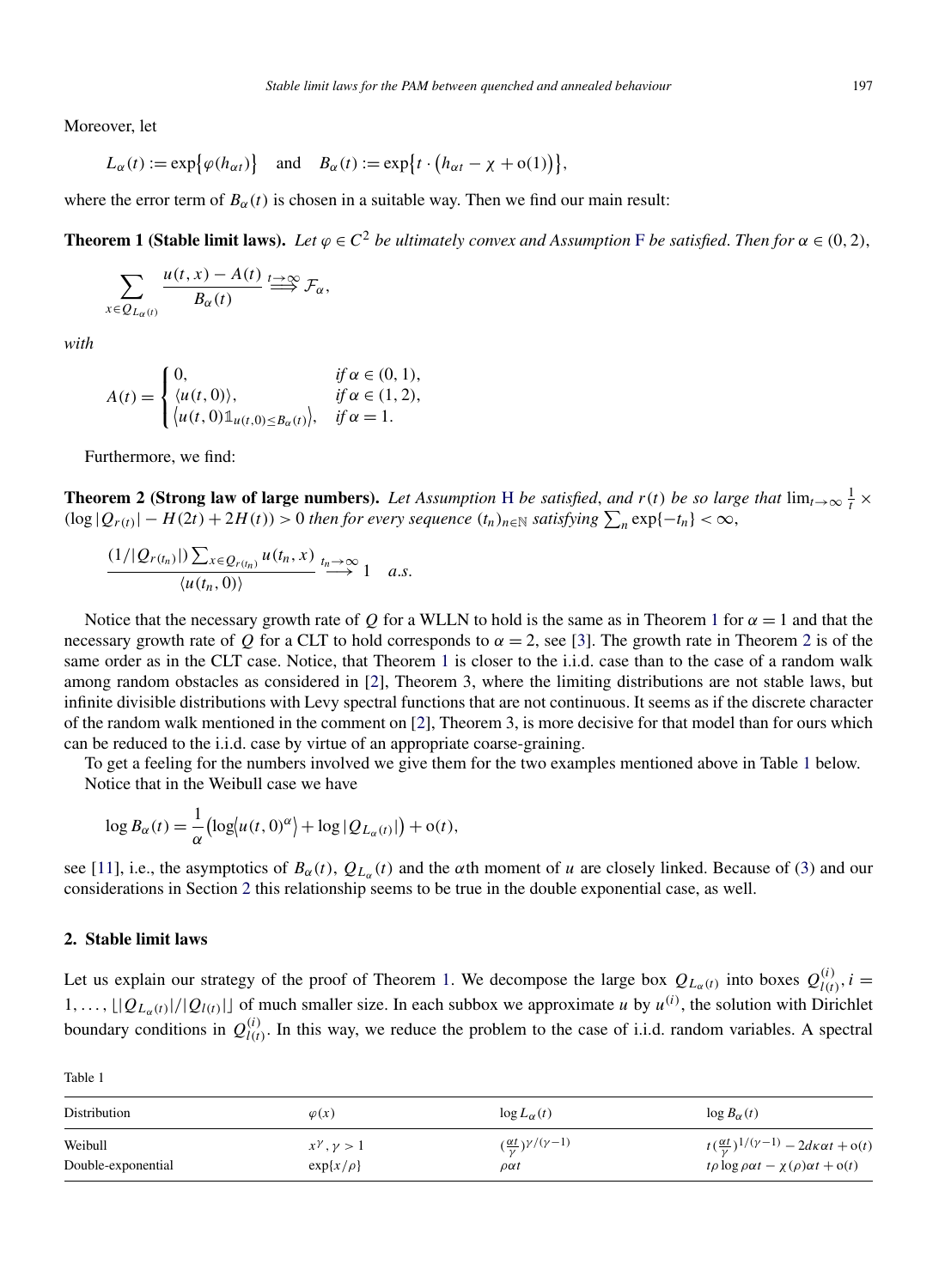#### <span id="page-4-0"></span>198 *J. Gärtner and A. Schnitzler*

representation shows that  $\sum_{x \in Q_{l(t)}^{(i)}} u^{(i)}(t, x)$  can be approximated by  $e^{t\lambda_1^{(i)}}$ , where  $\lambda_1^{(i)}$  is the principal Dirichlet eigenvalue of  $\Delta + \xi$  in  $Q_{l(t)}^{(i)}$ . Then a classical result on stable limits for sums of *t*-dependent i.i.d. random variables yields the result.

Note that we cannot apply the results of [\[1\]](#page-11-0) since they require the function  $\varphi$  to be normalized regularly varying, which is for instance not true in the important case of double-exponential tails. An alternative approach could be to adopt the techniques from [\[5\]](#page-11-0).

Let us turn to the details. We first work on the  $u^{(i)}$  and show in the end how to approximate  $u$  by  $u^{(i)}$ . We assume that  $Q_{l(t)}^{(i)}$  are translated copies of  $Q_{l(t)}$ . We consider the solution  $u^{(i)}$  to the PAM in  $Q_{l(t)}^{(i)}$  with Dirichlet boundary conditions, i.e.,  $\xi(x) = -\infty$  for all  $x \notin Q_{l(t)}^{(i)}$ , where  $l(t) = \max\{t^2 \log^2 t, H(4t)\}\)$ . The corresponding Laplacian will be denoted  $\Delta^0_{Q_{(t)}^{(i)}}$ . By  $\tau_U := \inf\{t > 0: X_t \in U\}$  we denote the first hitting time of a set *U* by a random walk *X*. The Feynman–Kac representation of  $u^{(i)}$  reads

$$
u^{(i)}(t,x) = \mathbb{E}_x \exp \left\{ \int_0^\infty \xi(X_s) \, ds \right\} \mathbb{1}_{\tau_{(Q_{l(t)}^{(i)})^c} > t}, \quad (t,x) \in [0,\infty) \times Q_{l(t)}^{(i)}.
$$

Let  $\lambda_1^{(i)}, \ldots, \lambda_{|Q_{l(t)}|}^{(i)}$  be the order statistics of the eigenvalues of the Anderson Hamiltonian  $\Delta_{Q_{l(t)}^{(i)}}^0 + \xi$  and  $e_1^{(i)}, \ldots, e_{|Q_{l(t)}|}^{(i)}$  be the corresponding orthonormal basis. Then we have the following spectral representation

$$
\sum_{x \in Q_{l(t)}^{(i)}} u^{(i)}(t,x) = \sum_{x,y \in Q_{l(t)}^{(i)}} \sum_{k=1}^{|Q_{l(t)}|} e^{\lambda_k^{(i)} t} e_k^{(i)}(x) e_k^{(i)}(y), \quad t \in [0,\infty).
$$
\n(4)

For simplicity we have suppressed the time dependence of the eigenvalues and eigenvectors that arises because the boxes are time dependent. From Parseval's inequality, the fact that *l(t)* is of subexponential order and the proof of Theorem 2.2 in [\[10\]](#page-11-0) it follows that there exists  $\tilde{\epsilon}^{(i)}(t) = \tilde{\epsilon}^{(i)}(\xi, t) = o(1)$  such that

$$
\sum_{x \in Q_{l(t)}^{(i)}} u^{(i)}(t, x) = e^{t\mu_t^{(i)}}, \quad \text{where } \mu_t^{(i)} = \mu_t^{(i)}(\xi) = \lambda_1^{(i)} + \widetilde{\varepsilon}^{(i)}(t).
$$

Sometimes we will write  $\mu_t$  instead of  $\mu_t^{(i)}$ ,  $\lambda_1$  for  $\lambda_1^{(i)}$  and  $\tilde{\varepsilon}(t)$  for  $\tilde{\varepsilon}^{(i)}(t)$ .

*Remark.* The above already implies that for  $\log r(t) = o(H(t))$  the quenched setting is prominent in the following *sense*,

$$
\lim_{t \to \infty} \frac{\log u(t,0)}{\log \sum_{x \in Q_{r(t)}} u(t,x)} = 1, \quad a.s.
$$

In the next lemma we show how the distributions of  $\mu_t$  and  $\xi(0)$  are linked.

**Lemma 3.** Let Assumption [F](#page-2-0) be satisfied. Then for all functions h with  $\lim_{t\to\infty} |Q_{l(t)}|P(\xi(0) > h(t)) = 0$  there exists  $\varepsilon(t) = \varepsilon(\xi, t) = o(1)$  *such that*,

$$
\mathbf{P}(\mu_t > h(t)) \sim |Q_{l(t)}|\mathbf{P}(\xi(0) > h(t) + \chi - \varepsilon(t)), \quad t \to \infty.
$$

**Proof.** In [\[10\]](#page-11-0), Proof of Theorem 2.16, the authors show that the first eigenvalue of  $\Delta_{Q_{l(t)}}^0 + \xi$  satisfies

$$
\lambda_1 = \xi_{Q_{l(t)}}^{(1)} - \chi + \bar{\varepsilon}(t),
$$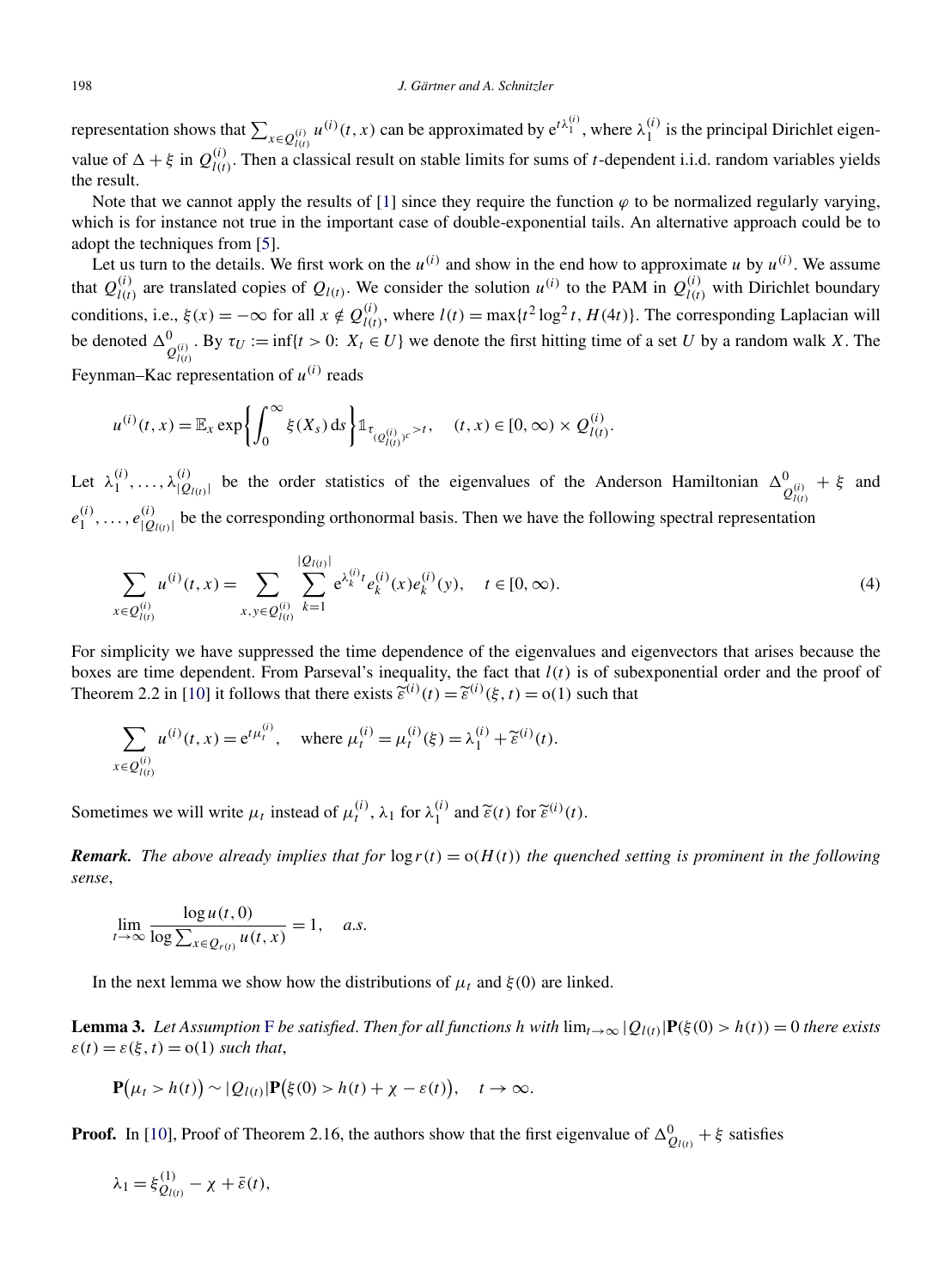<span id="page-5-0"></span>with  $\bar{\varepsilon}(t) = \bar{\varepsilon}(\xi, t) = o(1)$ . Let

$$
\varepsilon(t) := \widetilde{\varepsilon}(t) + \bar{\varepsilon}(t).
$$

Then

$$
\mathbf{P}(\mu_t > h(t)) = \mathbf{P}(\xi_{Q_{l(t)}}^{(1)} > h(t) + \chi - \varepsilon(t))
$$
  
= 1 - (1 -  $\mathbf{P}(\xi(0) > h(t) + \chi - \varepsilon(t)))^{|Q_{l(t)}|}$   

$$
\sim 1 - \exp\{-|Q_{l(t)}|\mathbf{P}(\xi(0) > h(t) + \chi - \varepsilon(t))\}\
$$
  

$$
\sim |Q_{l(t)}|\mathbf{P}(\xi(0) > h(t) + \chi - \varepsilon(t)), \quad t \to \infty.
$$

In the third line we use L'Hopital's rule.  $\Box$ 

Let

$$
\widetilde{\varphi}_t(x) = -\log \mathbf{P}(\mu_t > x),
$$

and  $\widetilde{h}_t$  a solution to

$$
\sup_{h \in (0,\infty)} \left( th - \widetilde{\varphi}_t(h) \right) = t \widetilde{h}_t - \widetilde{\varphi}_t(\widetilde{h}_t). \tag{5}
$$

It follows that  $\widetilde{h}_t = h_t + \chi + o(1)$  and if  $\widetilde{\varphi}_t$  is ultimately convex then  $\widetilde{h}_t$  is the unique solution to (5). Then, an application of the Laplace method yields

$$
\langle u(t,0)\rangle \sim \langle u^{(i)}(t,0)\rangle \sim t \int_0^\infty \exp\{th-\widetilde{\varphi}(h)\}\,dh = \exp\{[\tilde{t}\widetilde{h}_t - \widetilde{\varphi}(\widetilde{h}_t)](1+o(1))\}.
$$

The first asymptotics follow from [\[11\]](#page-11-0), Proposition 7. Hence, we obtain together with Lemma [3](#page-4-0) that

$$
\log B_{\alpha}(t) = t \widetilde{h}_{\alpha t} = \frac{1}{\alpha} \big( \log \big| u(t, 0)^{\alpha} \big| + \log \big| Q_{L_{\alpha}(t)} \big| \big) \big( 1 + o(1) \big).
$$

To prove convergence of  $\sum_{i: Q_{l(t)}^{(i)} \subset Q_{L_{\alpha}(t)}} (e^{t\mu_t^{(i)}} - \widetilde{A}(t))/B_{\alpha}(t)$ , as  $t \to \infty$ , to an infinitely divisible distribution with characteristic function equal to

$$
\phi(u) = \exp\left\{iau - \frac{\sigma^2 u^2}{2} + \int_{|x|>0} \left(e^{iux} - 1 - \frac{iux}{1+x^2}\right) d\widetilde{L}(x)\right\},\tag{6}
$$

we have to verify the following condition (see [\[16\]](#page-12-0), Chapter IV).

#### *Condition P.*

(i) *Condition of infinite smallness*:

$$
\lim_{t\to\infty}\max_{i:\mathcal{Q}_{l(t)}^{(i)}\subset\mathcal{Q}_{L_{\alpha}(t)}}\mathbf{P}\bigg(\frac{e^{t\mu_t^{(i)}}}{B_{\alpha}(t)}\geq\varepsilon\bigg)=0,\quad\varepsilon>0.
$$

(ii) *In all points x of continuity*, *the function L satisfies*:

$$
\widetilde{L}(x) = -\lim_{t \to \infty} \frac{|Q_{L_{\alpha}(t)}|}{|Q_{l(t)}|} \mathbf{P}\bigg(\frac{e^{t\mu_t}}{B_{\alpha}(t)} > x\bigg).
$$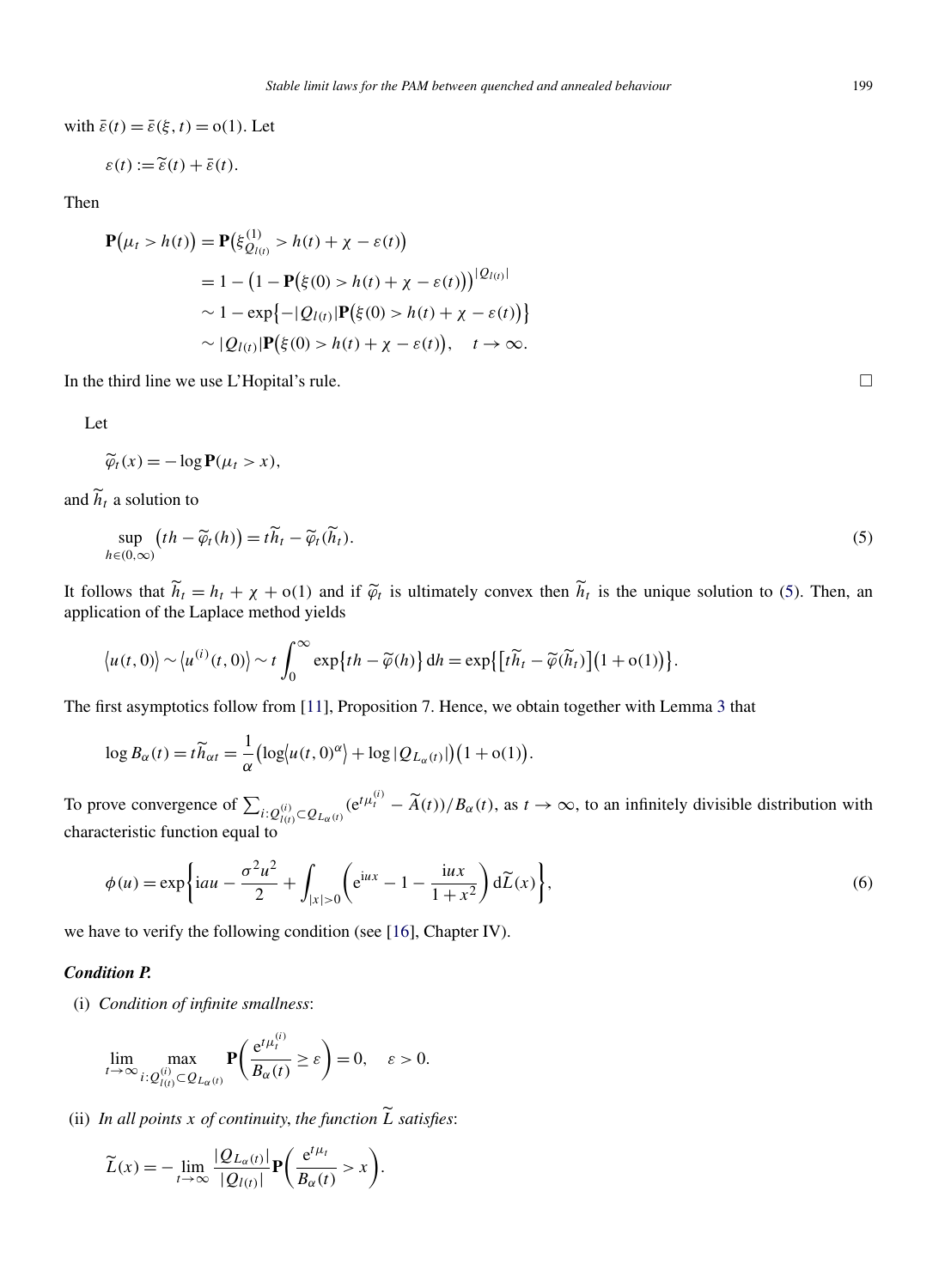<span id="page-6-0"></span>(iii) *The constant*  $\sigma^2$  *satisfies*:

$$
\sigma^2 = \lim_{\tau \to 0} \limsup_{t \to \infty} \frac{|Q_{L_{\alpha}(t)}|}{|Q_{l(t)}|} \text{Var}\left(\frac{e^{t\mu_t}}{B_{\alpha}(t)} \mathbb{1}_{(e^{t\mu_t}/B_{\alpha}(t)) \leq \tau}\right)
$$

$$
= \lim_{\tau \to 0} \liminf_{t \to \infty} \frac{|Q_{L_{\alpha}(t)}|}{|Q_{l(t)}|} \text{Var}\left(\frac{e^{t\mu_t}}{B_{\alpha}(t)} \mathbb{1}_{(e^{t\mu_t}/B_{\alpha}(t)) \leq \tau}\right).
$$

(iv) *For every*  $\tau > 0$  *the constant a satisfies:* 

$$
\lim_{t\to\infty}\left\{\frac{|Q_{L_{\alpha}(t)}|}{|Q_{l(t)}|}\left\langle\frac{e^{t\mu_t}}{B_{\alpha}(t)}\mathbb{1}_{(e^{t\mu_t}/B_{\alpha}(t))\leq\tau}\right\rangle-\frac{\widetilde{A}(t)}{B_{\alpha}(t)}\right\}=a+\int_0^{\tau}\frac{x^3}{1+x^2}\,dL(x)-\int_{\tau}^{\infty}\frac{x}{1+x^2}\,dL(x).
$$

Items (i) and (ii) will follow from the next lemma, and (iii) and (iv) from the next proposition.

**Lemma 4.** *Let Assumption* [F](#page-2-0) *be satisfied and*  $\varphi \in C^2$  *be ultimately convex. Then* 

$$
\lim_{t\to\infty}\frac{|Q_{L_{\alpha}(t)}|}{|Q_{l(t)}|}\mathbf{P}\left(\mu_t>\frac{\log B_{\alpha}(t)}{t}+\frac{\log x}{t}\right)=x^{-\alpha}.
$$

**Proof.** Lemma [3](#page-4-0) and a first order Taylor expansion yield

$$
\mathbf{P}\left(\mu_{t} > \frac{\log B_{\alpha}(t)}{t} + \frac{\log x}{t}\right)
$$
  
 
$$
\sim |Q_{l(t)}|\mathbf{P}\left(\xi(0) > \frac{\log B_{\alpha}(t)}{t} + \frac{\log x}{t} + \chi + \varepsilon(t)\right)
$$
  
= 
$$
\exp\left\{\log|Q_{l(t)}| - \varphi\left(\frac{\log B_{\alpha}(t)}{t} + \chi + o(1)\right) - \varphi'\left(\frac{\log B_{\alpha}(t)}{t} + \chi + o(1)\right)\frac{\log x}{t} + o(1)\right\}.
$$

Since  $\varphi$  is ultimately convex and  $\xi$  is unbounded from above we find that  $\varphi''(h_{\alpha t}) = 1/h'_{\alpha t} = o(t^2)$ . From this we can conclude that the error term in the Taylor expansion above vanishes asymptotically. Moreover, by our choice of *l(t)* and  $B_\alpha(t)$  it follows that

$$
\log |Q_{L_{\alpha}(t)}| = \varphi \left( \frac{\log B_{\alpha}(t)}{t} + \chi + o(1) \right) \quad \text{and} \quad \lim_{t \to \infty} \frac{\varphi'((\log B_{\alpha}(t)/t) + \chi + o(1))}{t} = \alpha.
$$

**Proposition 5.** *Let Assumption* [F](#page-2-0) *be satisfied and*  $\varphi \in C^2$  *be ultimately convex. Then, for any*  $\tau > 0$ ,

(i) *if*  $p > \alpha$  *then* 

$$
\lim_{t\to\infty}\frac{|Q_{L_{\alpha}(t)}|}{|Q_{l(t)}|}\bigg\langle\frac{e^{pt\mu_t}}{B_{\alpha}(t)^p}\mathbb{1}_{(e^{t\mu_t}/B_{\alpha}(t))\leq\tau}\bigg\rangle=\frac{\alpha}{p-\alpha}\tau^{p-\alpha};
$$

(ii) *if*  $p < \alpha$  *then* 

$$
\lim_{t\to\infty}\frac{|Q_{L_{\alpha}(t)}|}{|Q_{l(t)}|}\bigg\langle\frac{e^{pt\mu_t}}{B_{\alpha}(t)^p}\mathbb{1}_{(e^{t\mu_t}/B_{\alpha}(t))>\tau}\bigg\rangle=\frac{\alpha}{\alpha-p}\tau^{p-\alpha};
$$

(iii) *if*  $p = \alpha$  *then* 

$$
\lim_{t\to\infty}\frac{|Q_{L_{\alpha}(t)}|}{|Q_{l(t)}|}\left\langle\frac{e^{pt\mu_t}}{B_{\alpha}(t)^p}(\mathbb{1}_{(e^{t\mu_t}/B_{\alpha}(t))\leq \tau}-\mathbb{1}_{(e^{t\mu_t}/B_{\alpha}(t))\leq 1})\right\rangle=\alpha\log\tau.
$$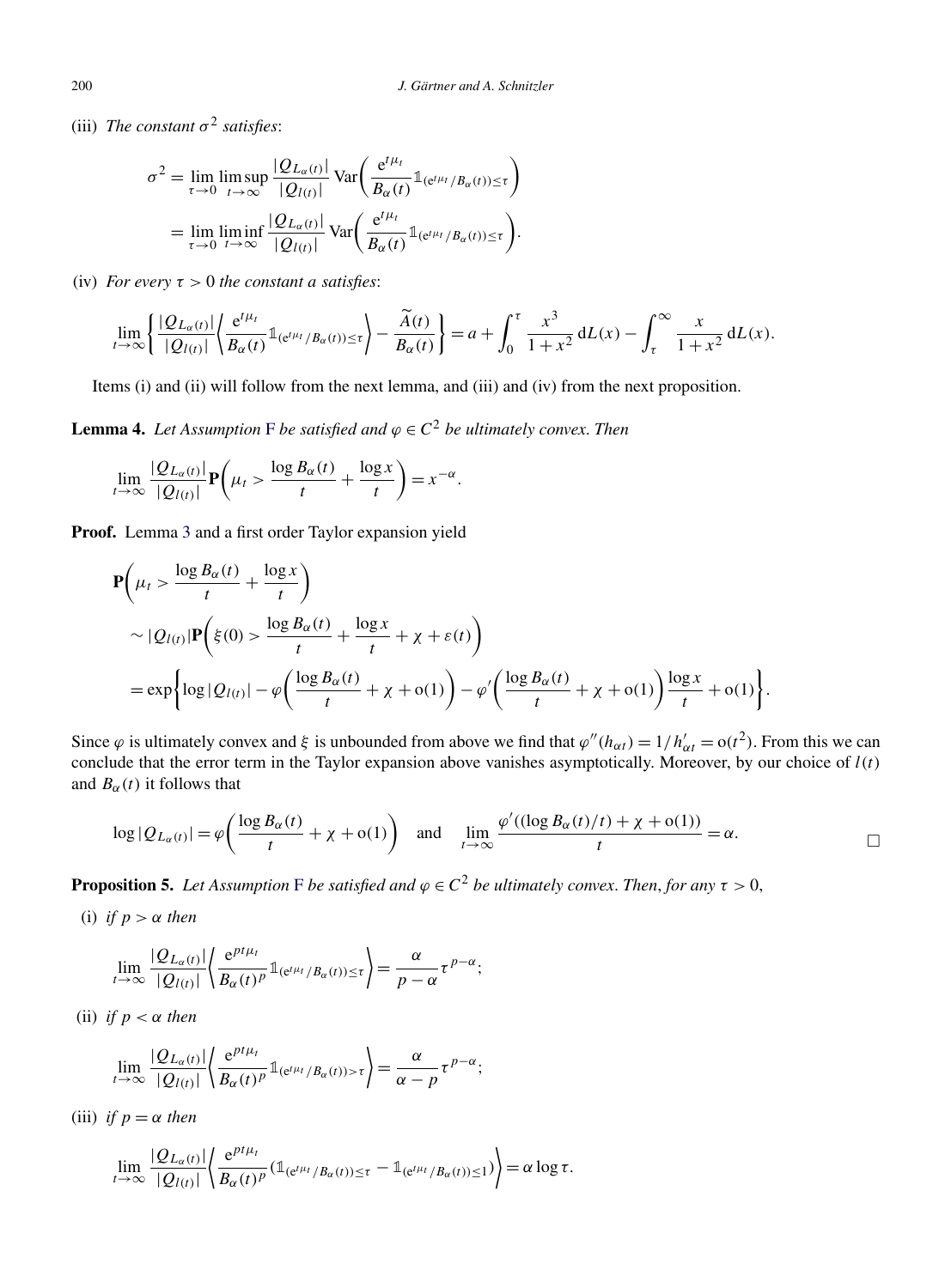<span id="page-7-0"></span>**Proof.** (i) Integration by parts yields

$$
\langle e^{pt\mu_t} \mathbb{1}_{(e^{t\mu_t}/B_\alpha(t))\leq \tau} \rangle = \int_0^{\widetilde{h}_{\alpha t} + \log \tau/t} e^{tpx} d(1 - \bar{F}_{\mu_t}(x))
$$
  
= 
$$
- [e^{tpx - \widetilde{\varphi}(x)}]_{x=0}^{x=\widetilde{h}_{\alpha t} + \log \tau/t} + pt \int_0^{\widetilde{h}_{\alpha t} + \log \tau/t} e^{tpx - \widetilde{\varphi}(x)} dx.
$$

Here  $\bar{F}_{\mu_t}$  denotes the tail distribution function of  $\mu_t$ . Similarly as in the proof of Lemma [4](#page-6-0) we find with the help of a first order Taylor expansion of  $\varphi$  that uniformly in  $\tau$ ,

$$
\widetilde{\varphi}\bigg(\widetilde{h}_{\alpha t} + \frac{\log \tau}{t}\bigg) \sim \widetilde{\varphi}(\widetilde{h}_{\alpha t}) - \alpha \log \tau, \quad t \to \infty.
$$

Substituting  $x = \widetilde{h}_{\alpha t} + \frac{\log \tau}{t} u$  for  $\tau \neq 1$  we find that

$$
pt \int_0^{\widetilde{h}_{\alpha t} + \log \tau/t} e^{tpx - \widetilde{\varphi}(x)} dx \sim e^{pt\widetilde{h}_{\alpha t} - \widetilde{\varphi}(\widetilde{h}_{\alpha t})} p \log \tau \int_{-\infty \cdot \text{sign}\log \tau}^1 e^{u(p-\alpha) \log \tau} du
$$

$$
\sim \frac{p}{p - \alpha} e^{pt\widetilde{h}_{\alpha t} - \widetilde{\varphi}(\widetilde{h}_{\alpha t}) + (p-\alpha) \log \tau}, \quad t \to \infty.
$$

Altogether this proves the claim.

(ii) and (iii) follow similarly.  $\Box$ 

Overall we find:

**Theorem 6.** *Let Assumption* [F](#page-2-0) *be satisfied and*  $\varphi \in C^2$  *be ultimately convex. Then for*  $\alpha \in (0, 2)$ ,

$$
\sum_{i: Q_{l(t)}^{(i)} \subset Q_{L_{\alpha}(t)}} \frac{e^{t\mu_t^{(i)}} - \widetilde{A}(t)}{B_{\alpha}(t)} \stackrel{t \to \infty}{\Longrightarrow} \mathcal{F}_{\alpha},
$$

*with*

$$
\widetilde{A}(t) = \begin{cases}\n0, & \text{if } \alpha \in (0, 1), \\
\langle e^{t\mu_t} \rangle, & \text{if } \alpha \in (1, 2), \\
\langle e^{t\mu_t} \mathbb{1}_{\mu_t \le 1} \rangle, & \text{if } \alpha = 1.\n\end{cases}
$$

**Proof.** Since the  $u^{(i)}$  are i.i.d., the  $\mu_t^{(i)}$  are as well. Hence, we have to check the four points of Condition [P.](#page-5-0) Items (i) and (ii) follow from Lemma [4.](#page-6-0) We find that  $\tilde{L}(x) = x^{-\alpha}$ . It follows from Proposition [5](#page-6-0) that  $\sigma^2 = 0$ . Furthermore, Proposition [5](#page-6-0) together with [\[1\]](#page-11-0), Proposition 6.4, yields the constant *a* from which we can deduce *φ*. The stability of the limit law follows from [\[16\]](#page-12-0), Theorem IV.12, since  $\sigma^2 = 0$  and  $\widetilde{L}(x) = x^{-\alpha}$ .

*Remark.* An infinitely divisible law with characteristic function as in [\(6\)](#page-5-0) is stable if and only if either  $\widetilde{L} \equiv 0$  or  $\sigma^2 = 0$ *and*  $\widetilde{L}(x) = cx^{-\alpha}, c > 0, \alpha \in (0, 2), \text{ see } [16]$  $\widetilde{L}(x) = cx^{-\alpha}, c > 0, \alpha \in (0, 2), \text{ see } [16]$ , *Theorem* IV.12.

We extend the functions  $u^{(i)}$  to a function  $\tilde{u}: Q_{L_\alpha(t)} \to [0, \infty)$  by putting  $\tilde{u}(t, x) = u^{(i)}(t, x)$  for  $x \in Q_{l(t)}^{(i)}$ . Now it remains to show that

$$
\sum_{x \in Q_{L_{\alpha}(t)}} \frac{u(t,x) - A(t)}{B_{\alpha}(t)} \quad \text{and} \quad \sum_{x \in Q_{L_{\alpha}(t)}} \frac{\widetilde{u}(t,x) - \widetilde{A}(t)/|Q_{l(t)}|}{B_{\alpha}(t)} = \sum_{i: Q_{l(t)}^{(i)} \subset Q_{L_{\alpha}(t)}} \frac{\exp\{t\mu_t^{(i)}\} - \widetilde{A}(t)}{B_{\alpha}(t)}
$$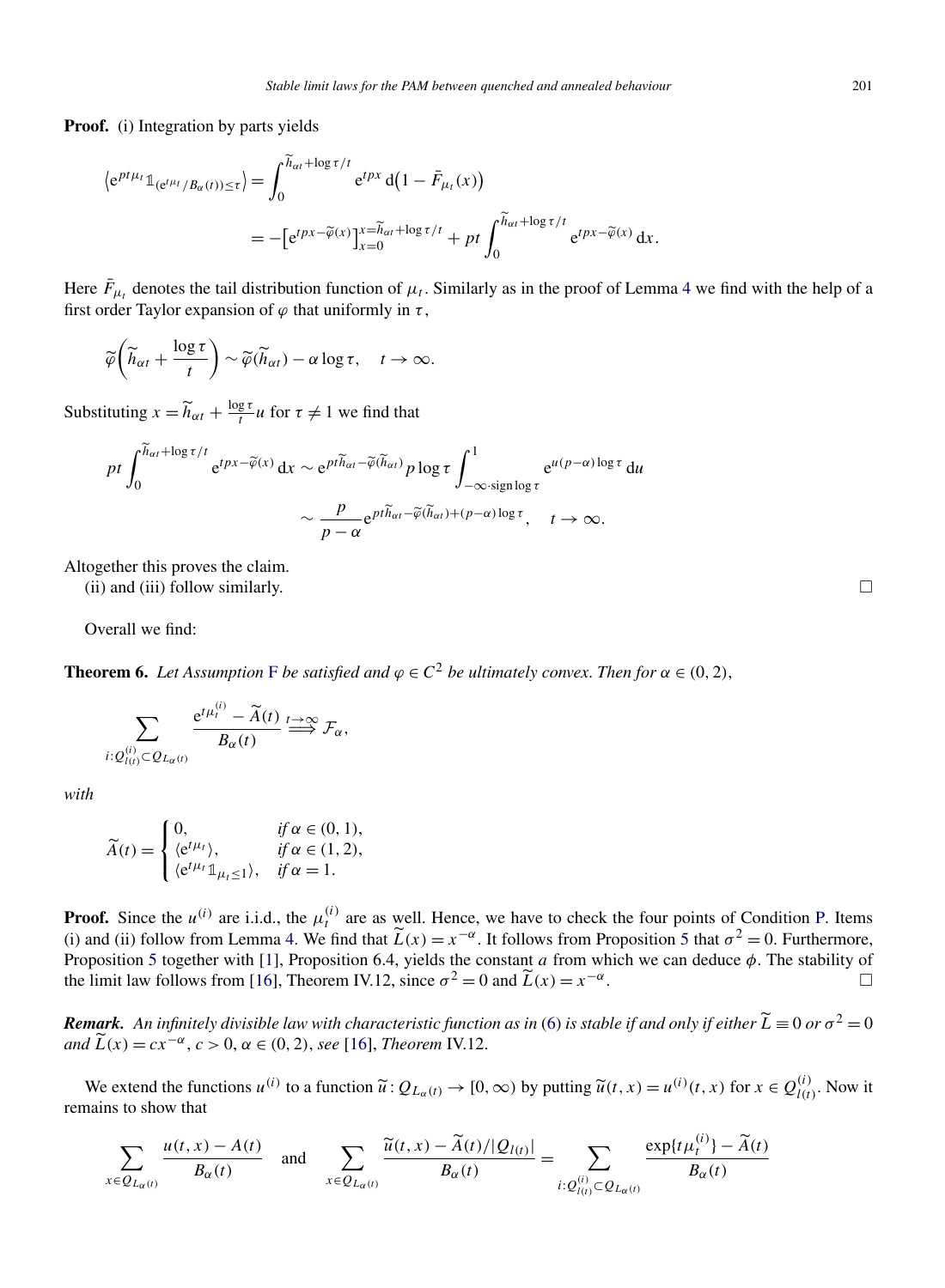<span id="page-8-0"></span>

Fig. 1. Coarse-graining.

have the same  $\alpha$ -stable limit distribution. To this end let  $\mathcal{I}_t^c = \bigcup_{i: Q_{l(t)}^{(i)} \subset Q_{L_{\alpha}(t)}} Q_{l(t)}^{(i)} \setminus Q_{l(t)(1-1/t)}^{(i)}$  and  $\mathcal{I}_t = Q_{L_{\alpha}(t)} \setminus \mathcal{I}_t^c$ (see Fig. 1).

Notice that

$$
u(t,x)-\widetilde{u}(t,x)=\mathbb{E}_x\exp\left\{\int_0^\infty\xi(X_s)\,\mathrm{d} s\right\}\mathbb{1}_{\tau_{(Q_{l(t)}^{(i)})^c}\leq t},\quad (t,x)\in[0,\infty)\times Q_{l(t)}^{(i)}.
$$

In the next lemma we show that those paths of the random walk in the Feynman–Kac formula that start in  $\mathcal{I}_t$  and leave  $Q_{l(t)}$  before time *t* are asymptotically negligible.

**Lemma 7.** *Almost surely*,

$$
\lim_{t\to\infty}\sup_{x\in Q_{l(t)(1-1/t)}}\mathbb{E}_x\exp\biggl\{\int_0^\infty \xi(X_s)\,ds\biggr\}\mathbb{1}_{\tau_{(Q_{l(t)})^c\leq t}}=0.
$$

**Proof.** We find that

$$
\sup_{x \in Q_{l(t)(1-1/t)}} \mathbb{E}_x \exp \left\{ \int_0^\infty \xi(X_s) \, ds \right\} \mathbb{1}_{\tau_{(Q_{l(t)})^c} \leq t}
$$
\n
$$
\leq \exp \left\{ t \sup_{x \in Q_{l(t)}} \xi(x) \right\} \mathbb{P}_0(\tau_{(Q_{l(t)/t})^c} \leq t)
$$
\n
$$
\leq 2^{d+1} \exp \left\{ t \cdot o(\log(|Q_{l(t)}|)) - |Q_{l(t)/t}| \log \left( \frac{|Q_{l(t)/t}|}{d\kappa t} \right) \right\} \stackrel{t \to \infty}{\longrightarrow} 0.
$$

In the last inequality we use [\[10\]](#page-11-0), Lemma 2.5 and Corollary 2.7.

**Lemma 8.** *For all*  $\varepsilon > 0$ ,

(i) if 
$$
\alpha \in (0, 1]
$$
 then

$$
\lim_{t \to \infty} \mathbf{P}\bigg(\frac{1}{B_{\alpha}(t)} \sum_{x \in Q_{L_{\alpha}(t)}} \big[u(t,x) - \widetilde{u}(t,x)\big] > \varepsilon\bigg) = 0;
$$

(ii)  $if \alpha \in [1, 2)$  *then* 

$$
\lim_{t \to \infty} \mathbf{P}\bigg(\frac{1}{B_{\alpha}(t)} \sum_{x \in Q_{L_{\alpha}(t)}} \big[ u(t,x) - \big\langle u(t,x) \big\rangle - \widetilde{u}(t,x) + \big\langle \widetilde{u}(t,x) \big\rangle \big] > \varepsilon \bigg) = 0;
$$

 $\Box$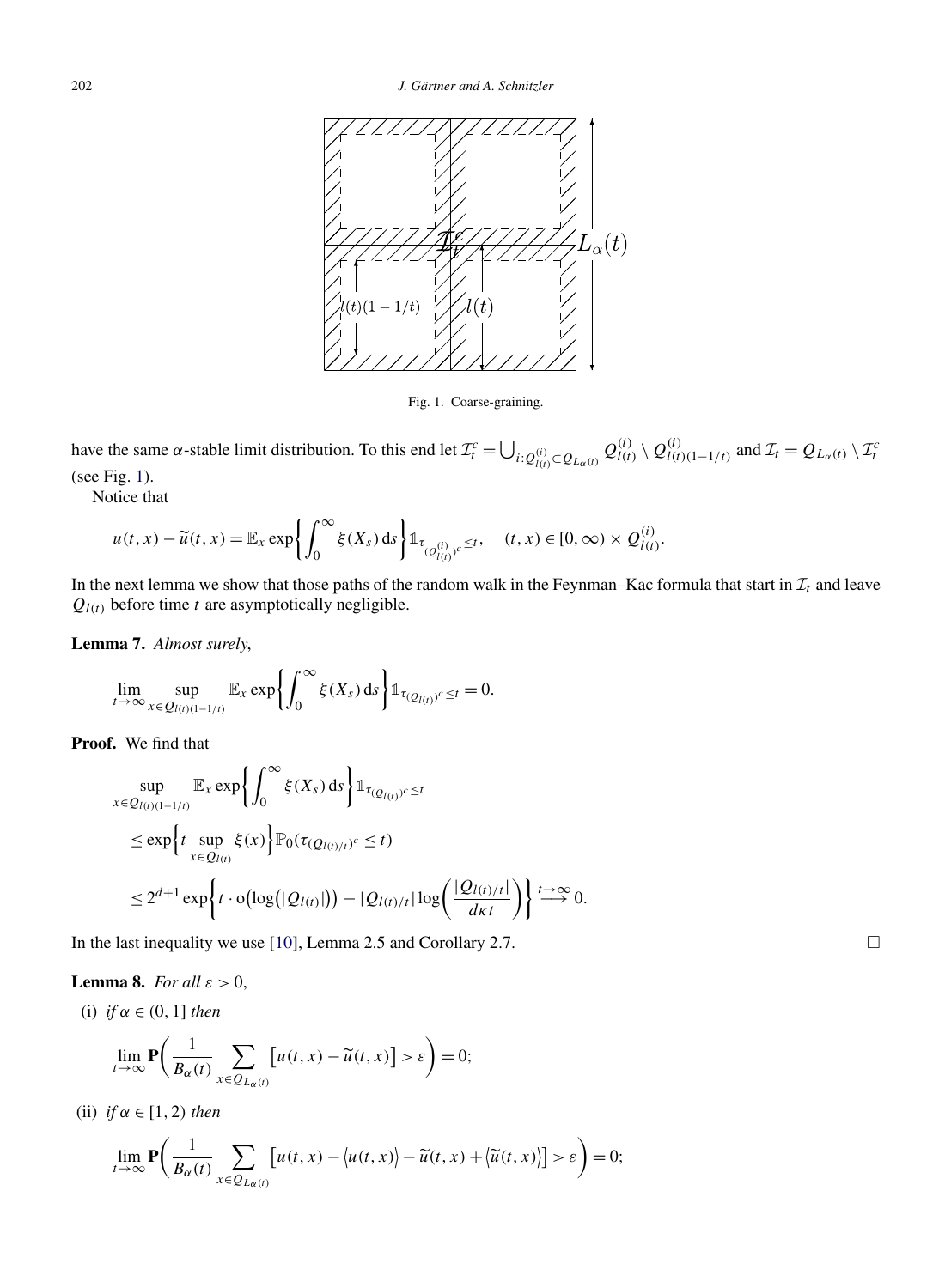(iii) *if*  $\alpha = 1$  *then* 

$$
\lim_{t\to\infty}\mathbf{P}\bigg(\sum_{x\in Q_{L_{\alpha}(t)}}\frac{u(t,x)-\langle u(t,x)\mathbb{1}_{u(t,x)\leq B_{\alpha}(t)}\rangle-\widetilde{u}(t,x)+\langle \widetilde{u}(t,x)\mathbb{1}_{\widetilde{u}(t,x)\leq B_{\alpha}(t)}\rangle}{B_{\alpha}(t)}>\varepsilon\bigg)=0.
$$

**Proof.** (i) From Lemma [7](#page-8-0) and the fact that  $|\mathcal{I}_t| < B_\alpha(t)$  for all *t* it follows that for  $t \to \infty$ ,

$$
\mathbf{P}\bigg(\frac{1}{B_{\alpha}(t)}\sum_{x\in Q_{L_{\alpha}(t)}}u(t,x)-\widetilde{u}(t,x)>\varepsilon\bigg)\sim\mathbf{P}\bigg(\frac{1}{B_{\alpha}(t)}\sum_{x\in\mathcal{I}_{t}^{c}}u(t,x)-\widetilde{u}(t,x)>\varepsilon\bigg).
$$

By the definition of  $B_\alpha(t)$  and by Markov's inequality it follows that

$$
\mathbf{P}\left(\frac{1}{B_{\alpha}(t)}\sum_{x\in\mathcal{I}_{t}^{c}}u(t,x)-\widetilde{u}(t,x)>\varepsilon\right)\leq\mathbf{P}\left(\sum_{x\in\mathcal{I}_{t}^{c}}\frac{u(t,x)}{|\mathcal{Q}_{L_{\alpha}(t)}|^{1/\alpha}\langle u(t,0)^{\alpha}\rangle^{1/\alpha}}>\varepsilon\right)
$$
\n
$$
\leq\frac{1}{\varepsilon^{\alpha}}\frac{\langle(\sum_{x\in\mathcal{I}_{t}^{c}}u(t,x))^{\alpha}\rangle}{|\mathcal{Q}_{L_{\alpha}(t)}|\langle u(t,0)^{\alpha}\rangle}
$$
\n
$$
\leq\frac{1}{\varepsilon^{\alpha}}\frac{|\mathcal{Q}_{L_{\alpha}(t)}|}{|\mathcal{I}_{t}|}\frac{\langle u(t,0)^{\alpha}\rangle}{|\mathcal{Q}_{L_{\alpha}(t)}|\langle u(t,0)^{\alpha}\rangle}\xrightarrow{t\to\infty}0.
$$

(ii) Similarly as in case (i) we find that asymptotically

$$
\mathbf{P}\bigg(\frac{1}{B_{\alpha}(t)}\sum_{x\in Q_{L_{\alpha}(t)}}\big[u(t,x)-\big\langle u(t,x)\big\rangle-\widetilde{u}(t,x)+\big\langle\widetilde{u}(t,x)\big\rangle\big] > \varepsilon\bigg)
$$
  

$$
\leq \frac{1}{\varepsilon^{\alpha}}\frac{\langle(\sum_{x\in \mathcal{I}_{t}^{c}}u(t,x))^{\alpha}\rangle}{|Q_{L_{\alpha}(t)}|\langle u(t,0)^{\alpha}\rangle}+o(1).
$$

Furthermore, we have

$$
\left\langle \left(\sum_{x \in \mathcal{I}_t^c} u(t,x)\right)^{\alpha} \right\rangle \leq \left\langle \left(\sum_{x \in \mathcal{I}_t^c} \left(u(t,x)^2 + \sum_{y \in \mathcal{I}_t^c} u(t,x)u(t,y) + \sum_{\substack{y \in \mathcal{I}_t^c:\\|x-y| \leq l(t)/t}} u(t,x)u(t,y)\right)\right)^{\alpha/2} \right\rangle
$$
  

$$
\leq \sum_{x \in \mathcal{I}_t^c} |l(t)(1-1/t)| \left\langle u(t,x)^{\alpha} \right\rangle + \sum_{\substack{x,y \in \mathcal{I}_t^c:\\|x-y| > l(t)/t}} \left\langle \left(u(t,x)u(t,y)\right)^{\alpha/2} \right\rangle.
$$

The first summand can be treated as in case (i) whereas the second summand can be treated similarly as in the proof of Lemma [9.](#page-10-0)

(iii) follows analogously.  $\Box$ 

Now we are able to prove Theorem [1.](#page-3-0)

**Proof of Theorem [1.](#page-3-0)** We only consider the case  $\alpha \in (0, 1)$ . The other cases follow similarly. It follows from Lemma [8](#page-8-0) that for every  $\varepsilon > 0$ ,

$$
\lim_{t\to\infty}\mathbf{P}\bigg(\sum_{i:\ Q_{l(t)}^{(i)}\subset Q_{L_{\alpha}(t)}}\left|\frac{\sum_{x\in Q_{l(t)}^{(i)}}u(t,x)-\exp\{t\mu_t^{(i)}\}}{B_{\alpha}(t)}\right|>\varepsilon\bigg)=0,
$$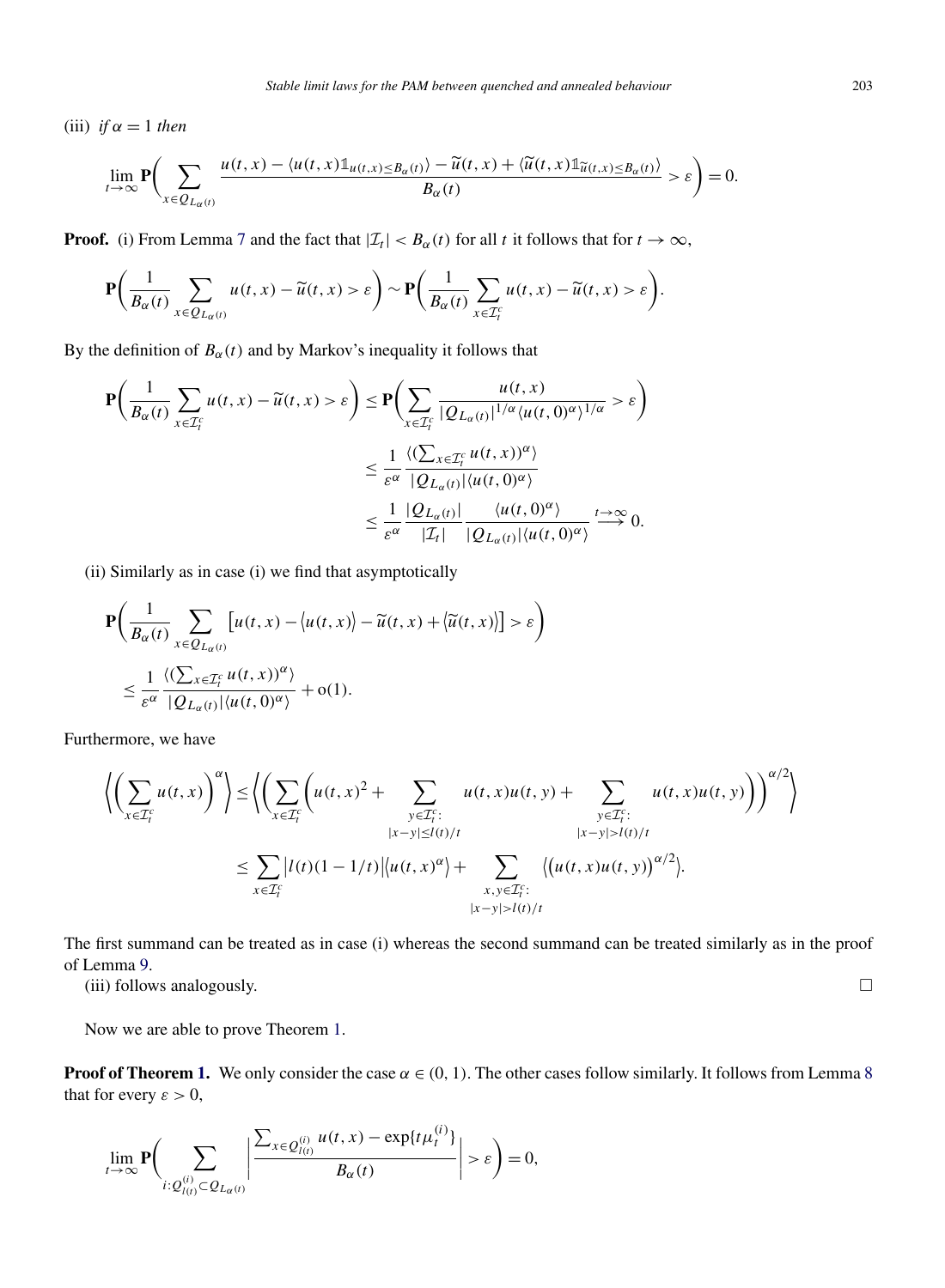<span id="page-10-0"></span>while Theorem [6](#page-7-0) states that under the same conditions as in Theorem [1,](#page-3-0)

$$
\sum_{i: Q_{l(t)}^{(i)} \subset Q_{L_{\alpha}(t)}} \frac{e^{t\mu_t^{(i)}}}{B_{\alpha}(t)} \stackrel{t \to \infty}{\Longrightarrow} \mathcal{F}_{\alpha}.
$$

Therefore, the claim follows from Slutzky's theorem.  $\Box$ 

*Remark. We expect that a similar result as Theorem* [1](#page-3-0) *with the same stable limit distribution also holds for potential tails that are bounded from above as considered in* [\[4\]](#page-11-0) *and* [\[12\]](#page-11-0). *However*, *since in that case we do not have such a close link between*  $\mu_t$  *and*  $\xi_{Q_{l(t)}}^{(1)}$  *we cannot determine the distribution of*  $\mu_t$  *and therefore*  $L_\alpha(t) = -\log P(\mu_t > \widetilde{h}_t)$ *cannot be made as explicit as under Assumption* [F.](#page-2-0)

For more heavy tailed potentials than considered in this paper the cumulant generating function *H* is not finite any more and annealed asymptotics do not exist. Therefore, our approach is not feasible it that situation. However, there are some recent papers on the PAM with localised initial condition  $\delta_0$  that derive scaling limit theorems for exponential tails, see [\[14\]](#page-12-0) or Weibull tails with parameter  $\gamma$  < 1, see [\[17\]](#page-12-0).

# **3. Strong law of large numbers**

Recall that  $l(t) = \max\{t^2 \log^2 t, H(4t)\}$  and that  $x + Q_{l(t)}$  is the lattice box with centre *x* and sidelength  $l(t)$ .

**Lemma 9.** *Let Assumption* [H](#page-2-0) *be satisfied and r(t) be chosen as in Theorem* [2,](#page-3-0) *then*

$$
\lim_{t\to\infty}\frac{1}{|Q_{r(t)}|^2}\sum_{\substack{x,y\in Q_{r(t)}:\\|x-y|>2l(t)}}\left(\frac{\langle u(t,x)u(t,y)\rangle}{\langle u(t,0)\rangle^2}-1\right)=0.
$$

**Proof.** For  $t > 0$  and  $x \in Q_{r(t)}$  let

$$
u^{(1)}(t,x) = \mathbb{E}_x \exp\left\{ \int_0^\infty \xi(X_s) \, \mathrm{d} s \right\} \mathbb{1}_{\tau_{(x+Q_{l(t)})^c} \geq t}
$$

and

$$
u(t, x, y) = \mathbb{E}_{x, y} \exp \left\{ \int_0^{\infty} \xi(X_s) \, ds \right\} \exp \left\{ \int_0^{\infty} \xi(Y_s) \, ds \right\} \mathbb{1}_{\tau_{(x+Q_{l(t)})^c}^X < t \text{ or } \tau_{(y+Q_{l(t)})^c}^Y < t},
$$

where *X* and *Y* are two independent random walks starting in *x*, *y*, respectively,  $\mathbb{E}_{x,y}$  is their joint expectation, and  $\tau_A^X$ ,  $\tau_A^Y$  are their exit times from a set  $A \subset \mathbb{Z}^d$ , respectively. If  $|x - y| > 2l(t)$  then  $u^{(1)}(t, x)$  and  $u^{(1)}(t, y)$  are independent, and hence

$$
\sum_{\substack{x,y \in Q_{r(t)}:\\|x-y|>2l(t)}} \left( \frac{\langle u(t,x)u(t,y) \rangle}{\langle u(t,0) \rangle^2} - 1 \right) = \sum_{\substack{x,y \in Q_{r(t)}:\\|x-y|>2l(t)}} \frac{\langle u(t,x,y) \rangle}{\langle u(t,0) \rangle^2}.
$$

Hölder's inequality and [\[9\]](#page-11-0), Lemma 2.4 and Theorem 3.1, yield for all  $x, y \in Q_{r(t)} \setminus Q_{l(t)}$ ,

$$
\langle u(t, x, y) \rangle \leq \sqrt{\langle u(t, 0)^4 \rangle 2 \mathbb{P}_x(\tau_{(x+Q_{l(t)})^c} < t)} \leq \exp \left\{ \frac{1}{2} (l(t) - l(t) \log l(t)) + o(t) \right\} \stackrel{t \to \infty}{\longrightarrow} 0.
$$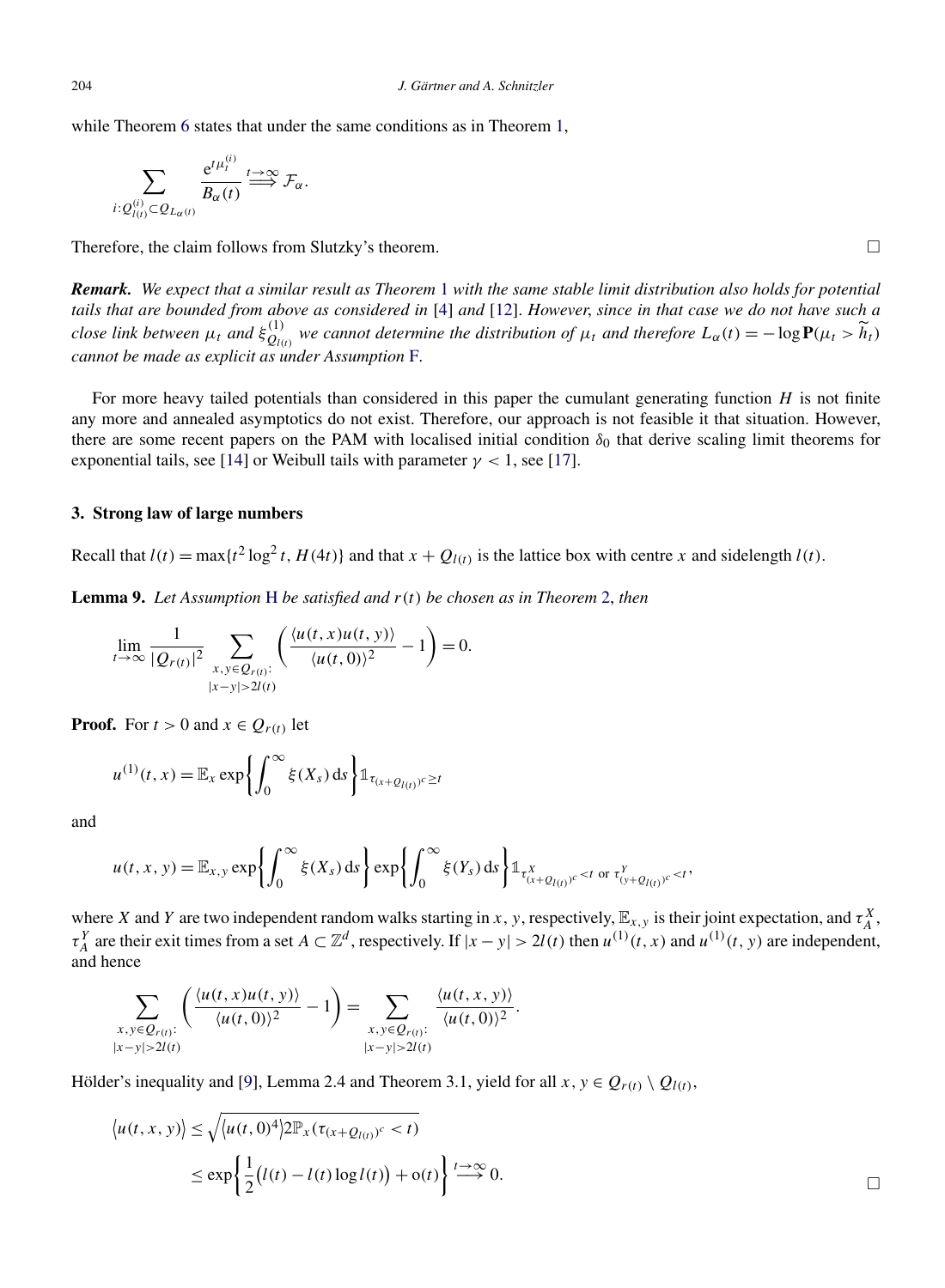<span id="page-11-0"></span>**Proof of Theorem [2.](#page-3-0)** By Chebyshev's inequality we find that for every *s >* 0,

$$
\mathbf{P}\left(\sup_{t_n>s}\frac{1}{|Q_{r(t_n)}|}\sum_{x\in Q_{r(t_n)}}\left(\frac{u(t_n,x)}{\langle u(t_n,0)\rangle}-1\right)>\varepsilon\right)
$$
  
\$\leq \sum\_{t\_n>s}\frac{1}{\varepsilon^2}\mathop{\mathrm{Var}}\left(\frac{1}{|Q\_{r(t\_n)}|}\sum\_{x\in Q\_{r(t\_n)}}\left(\frac{u(t\_n,x)}{\langle u(t\_n,0)\rangle}-1\right)\right).

As *t* tends to infinity it follows with Lemma [9](#page-10-0) that

$$
\operatorname{Var}\left(\frac{1}{|\mathcal{Q}_{r(t)}|} \sum_{x \in \mathcal{Q}_{r(t)}} \left(\frac{u(t,x)}{\langle u(t,0) \rangle} - 1\right)\right) \sim \frac{1}{|\mathcal{Q}_{r(t)}|^2} \sum_{\substack{x,y \in \mathcal{Q}_{r(t)}:\\|x - y| < 2l(t)}} \left(\frac{\langle u(t,x)u(t,y) \rangle}{\langle u(t,0) \rangle^2} - 1\right)
$$
\n
$$
\sim \frac{1}{|\mathcal{Q}_{r(t)}|} \sum_{x \in \mathcal{Q}_{l(t)}} \left(\frac{\langle u(t,0)u(t,x) \rangle}{\langle u(t,0) \rangle^2} - 1\right)
$$
\n
$$
\leq \frac{|\mathcal{Q}_{l(t)}|}{|\mathcal{Q}_{r(t)}|} \frac{\langle u(t,0)^2 \rangle}{\langle u(t,0) \rangle^2}
$$
\n
$$
= \exp\{-\log|\mathcal{Q}_{r(t)}| + H(2t) - 2H(t) + o(t)\}.
$$

The last asymptotics are due to [\(3\)](#page-2-0). Now the claim follows because for our choice of  $r(t)$ ,

$$
\lim_{s \to \infty} \sum_{t_n > s} \exp\{-\log|Q_{r(t_n)}| + H(2t_n) - 2H(t_n) + o(t_n)\} = 0.
$$

### **Acknowledgement**

We would like to thank Wolfgang König for various helpful comments on the first draft of this paper.

#### **References**

- [1] G. Ben Arous, L. V. Bogachev and S. A. Molchanov. Limit theorems for sums of random exponentials. *Probab. Theory Related Fields* **132** (2005) 579–612. [MR2198202](http://www.ams.org/mathscinet-getitem?mr=2198202)
- [2] G. Ben Arous, S. Molchanov and A. Ramirez. Transition from the annealed to the quenched asymptotics for a random walk on random obstacles. *Ann. Probab.* **33** (2005) 2149–2187. [MR2184094](http://www.ams.org/mathscinet-getitem?mr=2184094)
- [3] G. Ben Arous, S. Molchanov and A. Ramirez. Transition asymptotics for reaction–diffusion in random media. In *Probability and Mathematical Physics: A Volume in Honor of Stanislav Molchanov*. *CRM Proc. Lecture Notes* **42** 1–40. Amer. Math. Soc., Providence, RI, 2007. [MR2352279](http://www.ams.org/mathscinet-getitem?mr=2352279)
- [4] M. Biskup and W. König. Long-time tails for the parabolic Anderson model with bounded potential. *Ann. Probab.* **29** (2001) 636–682. [MR1849173](http://www.ams.org/mathscinet-getitem?mr=1849173)
- [5] L. Bogachev. Limit laws for norms of IID samples with Weibull tails. *J. Theoret. Probab.* **19** (2006) 849–873. [MR2279606](http://www.ams.org/mathscinet-getitem?mr=2279606)
- [6] A. Bovier, I. Kurkova and M. Löwe. Fluctuations of the free energy in the REM and the *p*-spin SK models. *Ann. Probab.* **30** (2002) 605–651. [MR1905853](http://www.ams.org/mathscinet-getitem?mr=1905853)
- [7] M. Cranston and S. A. Molchanov. Quenched to annealed transition in the parabolic Anderson problem. *Probab. Theory Related Fields* **138** (2007) 177–193. [MR2288068](http://www.ams.org/mathscinet-getitem?mr=2288068)
- [8] J. Gärtner and W. König. The parabolic Anderson model. In *Interacting Stochastic Systems* 153–179. J.-D. Deuschel and A. Greven (Eds). Springer, Berlin, 2005. [MR2118574](http://www.ams.org/mathscinet-getitem?mr=2118574)
- [9] J. Gärtner and S. A. Molchanov. Parabolic problems for the Anderson model. I. Intermittency and related topics. *Comm. Math. Phys.* **132** (1990) 613–655. [MR1069840](http://www.ams.org/mathscinet-getitem?mr=1069840)
- [10] J. Gärtner and S. A. Molchanov. Parabolic problems for the Anderson model. II. Second-order asymptotics and structure of high peaks. *Probab. Theory Related Fields* **111** (1998) 17–55. [MR1626766](http://www.ams.org/mathscinet-getitem?mr=1626766)
- [11] J. Gärtner and A. Schnitzler. Time correlations for the parabolic Anderson model. *Electron. J. Probab.* **16** (2011) 1519–1548. [MR2827469](http://www.ams.org/mathscinet-getitem?mr=2827469)
- [12] R. van der Hofstad, W. König and P. Mörters. The universality classes in the parabolic Anderson model. *Comm. Math. Phys.* **267** (2006) 307–353. [MR2249772](http://www.ams.org/mathscinet-getitem?mr=2249772)